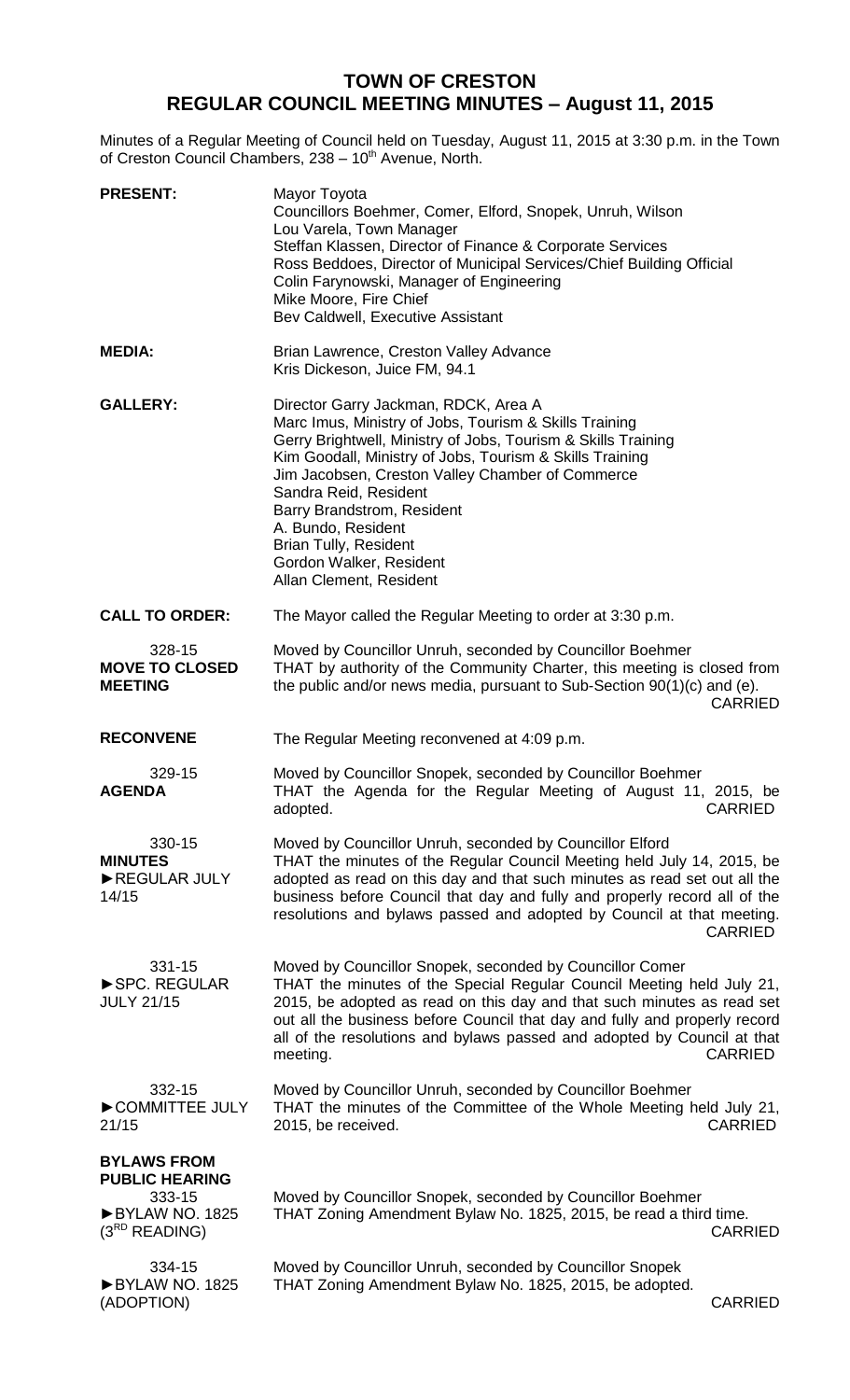**DELEGATION** ►CRESTON BUSINESS WALK PROGRAM

Mayor Toyota welcomed Ms. Gerry Brightwell, Mr. Marc Imus and Ms. Kim Goodall, all representing the Ministry of Jobs, Tourism and Skills Training, to the meeting at 4:10 p.m.

Ms. Goodall presented the Post Event Report on the 2015 Creston Business Walk program, which was carried out in the downtown core on May 25, 2015. 11 organizations and over 20 volunteers participated in the event. In Phase I nearly 70 downtown businesses were surveyed. The value of a Business Walk Program is to better understand the local small business community; identify opportunities and challenges for local business; increase awareness of, and link businesses to, support services or agencies; provide businesses with targeted follow-up support and assistance; proactively identify succession issues and develop mitigation strategies; and, track business information and statistics over time. Survey data informs local and regional economic development and strategic planning, and strengthens the working relationships between government, the local Chamber of Commerce, support agencies and the small business community. Four main themes emerged from the survey responses: Grow Creston; Marketing; Celebrate the Downtown Core; and, Encourage Local Shopping.

The May 25, 2015 Business Walk Program found that 94% of the polled downtown businesses are steady and increasing. The information obtained through this Program has captured the pulse of downtown businesses in Creston.

A number of follow-up actions are planned for the fall, including offering a workshop for small business owners on succession planning, and providing information and assistance with employee recruitment and retention. In total, 32 businesses will receive direct follow-up support to ensure specific concerns are addressed or will be provided with additional information and support to assist their businesses to grow. Responding to the feedback received from businesses during the Business Walk, the Town has added two additional handicapped parking stalls in the downtown area.

Next steps actions for consideration are:

- Conducting future Business Walks to survey the majority of Creston and area businesses, including the agriculture sector;
- Delivery of a succession planning workshop, including information on Employee Share Ownership Plans and other succession options;
- Providing information and tips on hiring and retaining workers, including information on the Provincial Nominee Program and other labour force recruitment programs;
- Exploring the opportunity to undertake a cooperative marketing initiative to promote Creston (advertise and promote the benefits of the lower Canadian dollar to US shoppers and tourists);
- Providing support and coaching to entrepreneurs, existing and new businesses;
- Supporting local businesses with their expansion plans, including providing information and assistance with finding new locations in Creston;
- Exploring the delivery of a workshop on best practice for using social media and the web to market and promote Creston small business; and,
- Celebrating and recognizing Creston business success stories and important milestones.

Mayor Toyota thanked Ms. Goodall for her presentation and expressed Council's appreciation for the Ministry's support and assistance with this project.

**COUNCIL COMMITTEE** 335-15 ►CRESTON BUSINESS WALK PROGRAM

Moved by Councillor Comer, seconded by Councillor Wilson THAT Ltr #479 from the Ministry of Jobs, Tourism and Skills Training, regarding the Creston Business Walk Program, be received.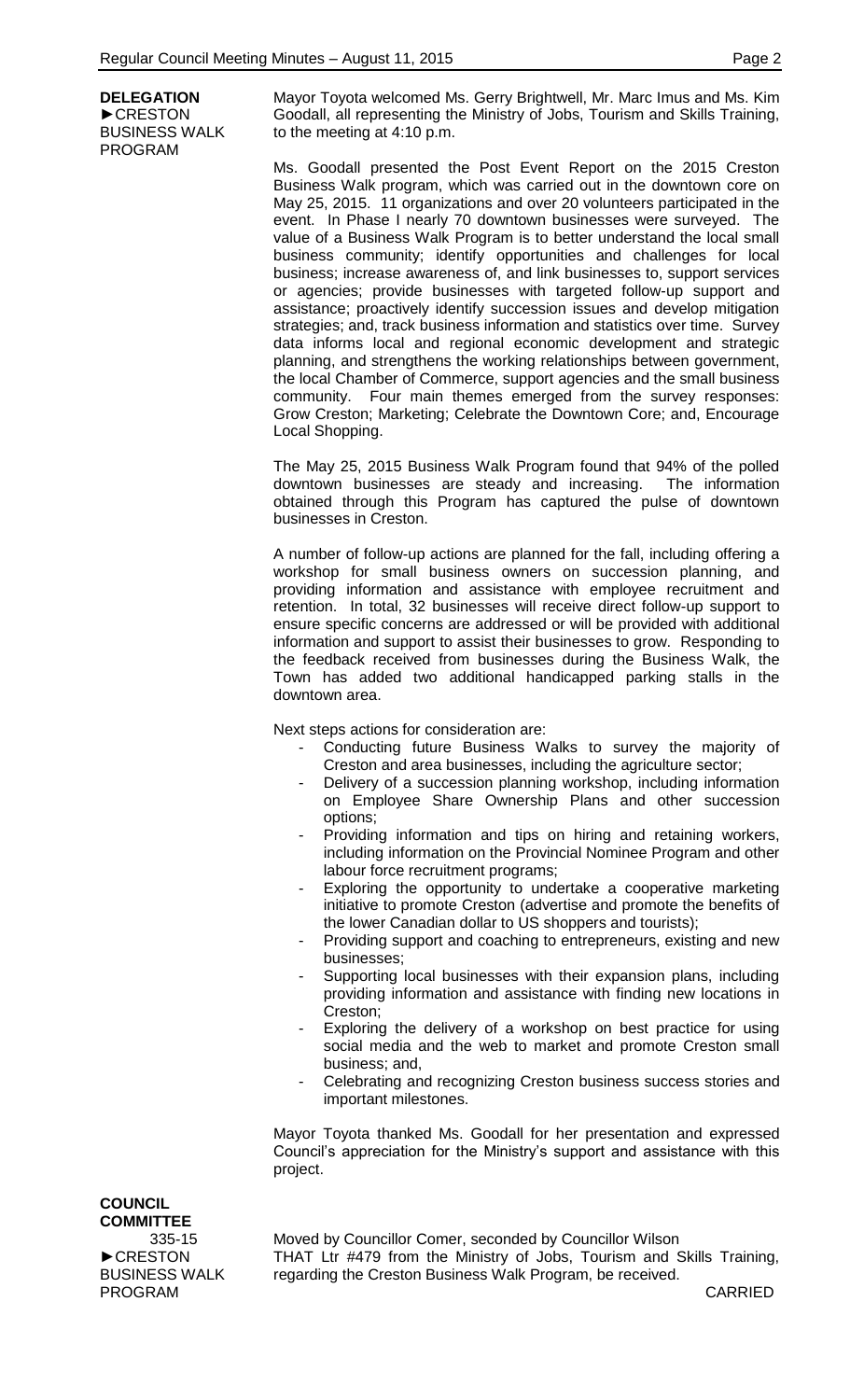| 336-15<br>CV SPIRIT COMM.<br><b>MEETING NOTES</b>                | Moved by Councillor Boehmer, seconded by Councillor Unruh<br>THAT Ltr #449 from the Creston Valley Spirit Committee, being the<br>meeting notes from the Committee's July 15, 2015 meeting, be received.<br><b>CARRIED</b>                                                                                                                                                                                                                                                                                                                                                                                                                                                                                                                |
|------------------------------------------------------------------|-------------------------------------------------------------------------------------------------------------------------------------------------------------------------------------------------------------------------------------------------------------------------------------------------------------------------------------------------------------------------------------------------------------------------------------------------------------------------------------------------------------------------------------------------------------------------------------------------------------------------------------------------------------------------------------------------------------------------------------------|
| 337-15<br>CVFC RE WOODEN<br><b>COOKIES</b>                       | Moved by Councillor Snopek, seconded by Councillor Unruh<br>THAT Ltr #494 from the Creston Valley Forest Corporation, requesting<br>permission to erect wooden 'cookies' on Town fences, be referred to the<br>September 8, 2015 Regular Council meeting, awaiting further information<br>from Councillor Snopek as Council's representative on the Creston Valley<br>Forest Corporation, and from staff as to an appropriate location for the<br>'cookies' to be located on the fence along Cook Street and Northwest<br>Boulevard.<br><b>CARRIED</b>                                                                                                                                                                                    |
| 338-15<br>CV CHAMBER OF<br><b>COMMERCE RE</b><br><b>STATUE</b>   | Moved by Councillor Unruh, seconded by Councillor Elford<br>THAT Ltr #484 from the Creston Valley Chamber of Commerce, regarding<br>the placement of a statue on Town right-of-way, be received; AND<br>FURTHER, THAT Council authorizes the issuance of a Licence of<br>Occupation to the Creston Valley Chamber of Commerce, for the<br>placement of a stone statue on the right-of-way along Railway Avenue,<br>adjacent to the Creston Valley Chamber of Commerce parking area.<br><b>CARRIED</b>                                                                                                                                                                                                                                     |
| 339-15<br>UBCM COMMEM.<br>SCHOLARSHIP (LOC.<br>GOV'T. INTERN)    | Moved by Councillor Unruh, seconded by Councillor Snopek<br>THAT Ltr #480 from the Executive Assistant, regarding Scholarship<br>applications by the Local Government Intern, be received; AND<br>FURTHER, THAT Council endorses an application to the Board of<br>Examiners and Ministry of Community, Sport and Cultural Development by<br>the Local Government Intern, for financial assistance through the Union of<br>BC Municipalities' Commemorative Scholarship Program and the Jeff<br>McKelvey Scholarship Program, with respect to attendance at a local<br>government professional development course in 2015, i.e. Better Problem<br>Solving and Policy Writing Skills for Local Government Professionals.<br><b>CARRIED</b> |
| 340-15<br>UBCM COMMEM.<br><b>SCHOLARSHIP</b><br>(TOWN MANAGER)   | Moved by Councillor Boehmer, seconded by Councillor Unruh<br>THAT Ltr #452 from the Director of Finance & Corporate Services,<br>regarding Scholarship applications by the Town Manager, be received;<br>AND FURTHER, THAT Council endorses an application to the Board of<br>Examiners and Ministry of Community, Sport and Cultural Development by<br>the Town Manager, for financial assistance through the Union of BC<br>Municipalities' Commemorative Scholarship Program and the Jeff<br>McKelvey Scholarship Program, with respect to attendance at a MATI<br>course in 2015, i.e. The Successful CAO: Local Government Advanced<br><b>CARRIED</b><br>Management.                                                                 |
| 341-15<br>DUCKS UNLIMITED<br><b>RE GRANT REQUEST</b>             | Moved by Councillor Snopek, seconded by Councillor Boehmer<br>THAT Ltr #477 from Ducks Unlimited Canada, requesting a donation<br>towards their Annual Fundraising Dinner and Auction, be received; AND<br>FURTHER, THAT Council approves the donation of one duffle bag, one<br>Town jacket and one Town golf shirt at a total approximate value of \$200,<br>to Ducks Unlimited Canada towards the 31 <sup>st</sup> Annual Fundraising Dinner<br><b>CARRIED</b><br>and Auction.                                                                                                                                                                                                                                                         |
| 342-15<br>CLIMATE ACTION<br><b>CHARTER</b>                       | Moved by Councillor Unruh, seconded by Councillor Elford<br>THAT Ltr #478 from the Ministry of Community, Sport and Cultural<br>Development and the Union of BC Municipalities Green Communities<br>Committee, regarding the Climate Action Recognition Program and the<br>Town of Creston's successful efforts to measure and reduce its corporate<br>greenhouse gas emissions for the 2014 reporting year, be received.<br><b>CARRIED</b>                                                                                                                                                                                                                                                                                               |
| 343-15<br>▶ KOOTENAY COMM.<br><b>VOTER'S</b><br><b>CHALLENGE</b> | Moved by Councillor Snopek, seconded by Councillor Elford<br>THAT Ltr #466 from the City of Nelson, regarding the Kootenay<br>Community Voter's Challenge, be received.<br><b>CARRIED</b>                                                                                                                                                                                                                                                                                                                                                                                                                                                                                                                                                 |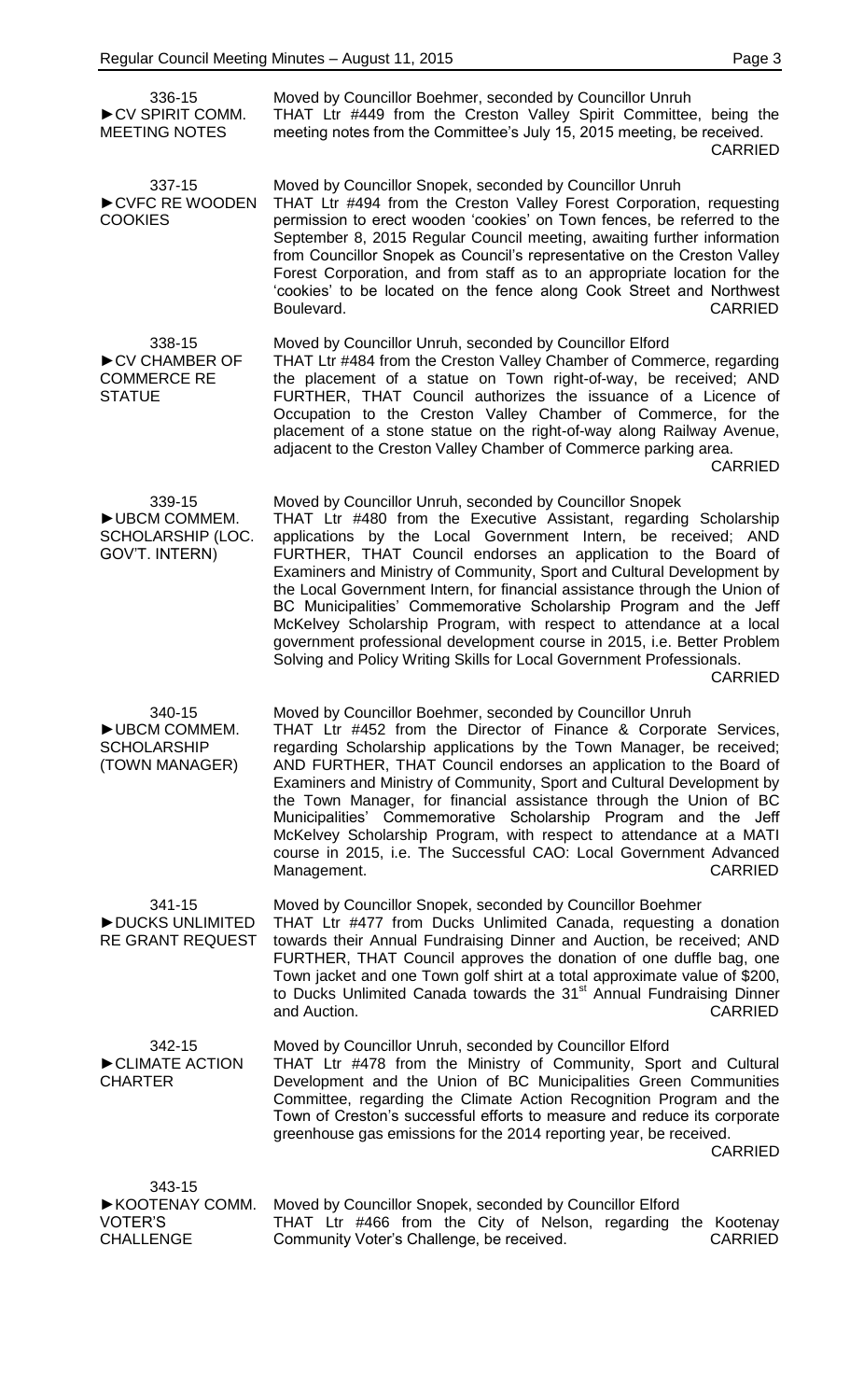| 344-15<br>RQST LTR<br>OF SUPPORT<br>(HOSPICE<br><b>WITHOUT</b><br><b>BORDERS)</b>                                       | Moved by Councillor Wilson, seconded by Councillor Boehmer<br>THAT Ltr #393 from Sagona Strategies International, requesting support of<br>Castlegar's Hospice Society's project, be received; AND FURTHER, THAT the<br>Mayor is authorized to write the Castlegar Hospice Society, advising of Council's<br>support of the Society's 'Kootenay Hospice Project - Hospice Without Borders'<br>which will provide a residential hospice centre in the Central Kootenay and<br>Kootenay Boundary areas.<br><b>CARRIED</b>                                                                                                                                                                                                                                                                                                                                                                                                                                                                                                                                                                                                                                                                                                                                                                                                                                                                                                                                                                                                                                                                                                                      |
|-------------------------------------------------------------------------------------------------------------------------|----------------------------------------------------------------------------------------------------------------------------------------------------------------------------------------------------------------------------------------------------------------------------------------------------------------------------------------------------------------------------------------------------------------------------------------------------------------------------------------------------------------------------------------------------------------------------------------------------------------------------------------------------------------------------------------------------------------------------------------------------------------------------------------------------------------------------------------------------------------------------------------------------------------------------------------------------------------------------------------------------------------------------------------------------------------------------------------------------------------------------------------------------------------------------------------------------------------------------------------------------------------------------------------------------------------------------------------------------------------------------------------------------------------------------------------------------------------------------------------------------------------------------------------------------------------------------------------------------------------------------------------------|
| 345-15<br><b>ASSET</b><br>MGMT. - PART<br>II (ROADS/<br><b>WATER/SEWE</b><br>R)                                         | Moved by Councillor Boehmer, seconded by Councillor Unruh<br>THAT the verbal report by the Manager of Engineering, regarding Asset<br>Management with respect to roads, water and sewer infrastructure for the Town of<br><b>CARRIED</b><br>Creston, be received.                                                                                                                                                                                                                                                                                                                                                                                                                                                                                                                                                                                                                                                                                                                                                                                                                                                                                                                                                                                                                                                                                                                                                                                                                                                                                                                                                                            |
| 346-15<br>STRATEGIC<br><b>PRIORITIES</b><br><b>CHART</b>                                                                | Moved by Councillor Elford, seconded by Councillor Unruh<br>THAT the Strategic Priorities Chart, as presented, be received.<br><b>CARRIED</b>                                                                                                                                                                                                                                                                                                                                                                                                                                                                                                                                                                                                                                                                                                                                                                                                                                                                                                                                                                                                                                                                                                                                                                                                                                                                                                                                                                                                                                                                                                |
| 347-15<br>FOLLOW UP<br><b>ACTION LIST</b>                                                                               | Moved by Councillor Boehmer, seconded by Councillor Elford<br>THAT the Regular Council Meeting Follow-Up Action List, as of July 21, 2015, be<br>received; AND FURTHER, THAT the Follow-Up Action List be amended as follows:<br>Oct. 14, 2014 (Res. No. 334-14) regarding fire services for Canyon-Lister &<br>Wynndel areas, be referred to a Closed Committee of the Whole meeting for<br>further discussion;<br>Sept. 9, 2014 (Res. No. 305-14) regarding Development Cost Charge Bylaw<br>No. 1803, be referred to a Regular Committee of the Whole meeting for<br>further discussion;<br>July 15, 2014 (Res. No. 242-14) regarding parking issues in the 1800 -<br>2000 blocks of Elm Street, be removed as this is an operational issue and<br>will be dealt with by staff;<br>Dec. 17, 2013 (Res. No. 473-13) regarding options for land use at Forest<br>Lawn Cemetery, be referred to the new Cemetery Select Committee for<br>discussion;<br>Dec. 13, 2011 (Res. No. 547-11) regarding use of parking meters to collect<br>monies for local projects or charities, be referred to a Regular Committee of<br>the Whole meeting for further discussion; and,<br>Dec. 13, 2011 (Res. No. 547-11- second part) regarding a proposed<br>amendment to Zoning Bylaw No. 1123 with respect to the exemption of<br>owners and occupiers of buildings within 500m of Cook Street parking lot<br>from the requirement of pay in lieu of providing off-street parking spaces<br>(Downtown Revitalization Specified Area Bylaw No. 1071), be referred to a<br>Regular Committee of the Whole meeting for further discussion.<br><b>CARRIED</b> |
| 348-15<br>COMMITTEE<br>OF THE<br><b>WHOLE</b><br><b>AGENDA</b>                                                          | Moved by Councillor Boehmer, seconded by Councillor Unruh<br>THAT the Regular Committee of the Whole Meeting agenda, as presented, be<br>received.<br><b>CARRIED</b>                                                                                                                                                                                                                                                                                                                                                                                                                                                                                                                                                                                                                                                                                                                                                                                                                                                                                                                                                                                                                                                                                                                                                                                                                                                                                                                                                                                                                                                                         |
| <b>NEW</b><br><b>BUSINESS</b><br>349-15<br>$\blacktriangleright$ CV<br><b>THUNDER</b><br><b>CATS RE</b><br><b>GRANT</b> | Moved by Councillor Snopek, seconded by Councillor Elford<br>THAT Ltr #498 from the Creston Valley Thunder Cats Junior B Hockey Team,<br>requesting sponsorship of their Annual Golf Tournament, be received; AND<br>FURTHER, THAT Council approves sponsorship of one Hole in the $7th$ Annual<br>Creston Valley Thunder Cats Fundraising Golf Tournament, at a cost of \$250.00, to<br>be allocated from Council's 2014 Discretionary Grant fund.<br><b>CARRIED</b>                                                                                                                                                                                                                                                                                                                                                                                                                                                                                                                                                                                                                                                                                                                                                                                                                                                                                                                                                                                                                                                                                                                                                                        |
| 350-15<br>INTERIOR<br><b>HEALTH RE</b><br><b>INVITATION</b>                                                             | Moved by Councillor Elford, seconded by Councillor Boehmer<br>THAT Ltr #497 from Interior Health, being an invitation for Council members to<br>meet with Interior Health staff on September 21, 2015 during the annual Union of<br>BC Municipalities Conference, be received.<br><b>CARRIED</b>                                                                                                                                                                                                                                                                                                                                                                                                                                                                                                                                                                                                                                                                                                                                                                                                                                                                                                                                                                                                                                                                                                                                                                                                                                                                                                                                             |
| 351-15<br>ELECTRIC<br><b>CHARGING</b><br><b>STATIONS</b>                                                                | Moved by Councillor Wilson, seconded by Councillor Comer<br>THAT Ltr #506 from Mayor Toyota, regarding electric vehicle charging stations, be<br>received; AND FURTHER, THAT staff is authorized to submit an application to Sun<br>Country Highway, for funding for three electric vehicle charging stations, to be<br>installed at the Creston Valley Chamber of Commerce facility.<br><b>CARRIED</b>                                                                                                                                                                                                                                                                                                                                                                                                                                                                                                                                                                                                                                                                                                                                                                                                                                                                                                                                                                                                                                                                                                                                                                                                                                      |